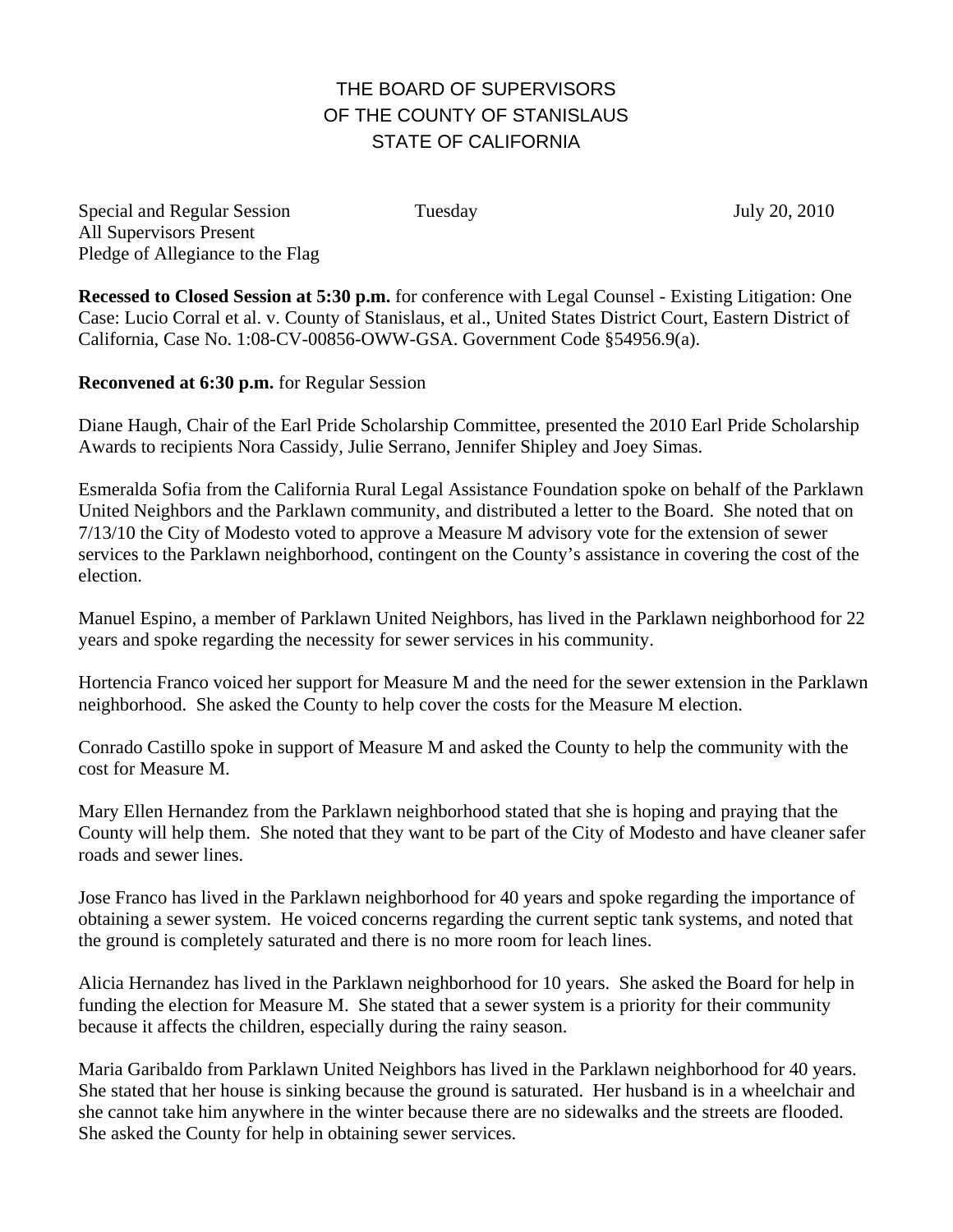Elder Peralta voiced concerns regarding the City of Modesto placing computerized parking kiosks in the downtown parking garages.

Arsenio Mataka from California Rural Legal Assistance spoke regarding Measure M and noted that it is a time sensitive matter. He requested that this matter be placed on the Board's 7/27/10 agenda.

OBrien/Monteith unan. Adopted the consent calendar after removing from consent item **\*A2** Approval to Adopt and Waive the Second Reading of Ordinance C.S. 1089 to Amend Chapter 2.08 of the Stanislaus County Code Relating to the Chief Executive Officer, and Conforming Changes to Other Provisions of the County Code Relating to the Director of Public Works, Director of Parks and Recreation, the County Building Official, County Surveyor, and Floodplain Administrator

- **\*A1** Approved the minutes of 07/13/2010
- **\*A3** Appointed John Bairos to the Oakdale Rural Fire Protection District Board
- 2010-460 **\*A4** Reappointed Alfred Scheuber to the Storm Drain District #8 2010-461 **\*A5a** Approved the consolidation of the Hughson Unified School District General Obligation Bond Election with the Gubernatorial General Election to be held on Tuesday, 11/02/2010

2010-462

- **\*A5b** Approved the consolidation of the Waterford Unified School District General Obligation Bond Election with the Gubernatorial General Election to be held on Tuesday, 11/02/2010
- 2010-463
- **\*A6** Approved the consolidation of the City of Turlock's General Municipal Election with the Gubernatorial General Election to be held on Tuesday, 11/02/2010 2010-464
- **\*B1** Authorized the Director of Aging and Veterans Services (Area Agency on Aging) to sign contracts and any subsequent amendments to Older Americans Act (OAA) contracts AP-1011-30, HI-1011-30, and TV-1011-30 with the California Department of Aging for FY 2010-2011 – AAA 2010-465
- **\*B2** Approved the renewal of two contracts for FY 2010-2011 with the California Department of Education for the Administration of the Child Care and Development Block Grants; and, authorized the CSA Director, or her Assistant Director Designee, to sign the contracts and any subsequent amendments to add services and payments for services, up to \$100,000 per agreement – CSA 2010-466
- **\*B3** Authorized the Sheriff to accept the 2010 California Multi-jurisdictional Methamphetamine Enforcement Team (Cal-MMET) Recovery Act Program Funding from the California Emergency Management Agency (Cal-EMA) – Sheriff 2010-467
- **\*D1** Set a public hearing for 8/17/2010, at 6:35 p.m., to consider the Planning Commission's recommendation for approval of Community Plan Amendment No. 2009-01 and Rezone Application No. 2009-01, Pelandale Commercial, a request to amend the Salida Community Plan and zoning designation from Highway Commercial Planned Development (HCPD) to Planned Development (P-D) and P-D (151) to a new Planned Development (P-D) zone on property located at the northeast corner of Sisk Road and Pelandale Avenue, directly adjacent to the City of Modesto, in the Salida area (APN: 135- 029-019); and, authorized the Clerk of the Board to publish notice of hearing as required by law – Planning ORD-55-M-6 2010-468

DeMartini/Monteith unan. **6:35 p.m.** Conducted a public hearing to consider adoption of the revised Regional Transportation Impact Fee (RTIF); accepted the 06/15/2010 Regional Transportation Impact Fee Study; approved and adopted the Findings set forth in the Regional Transportation Impact Fee Study and in the agenda item, and as required by §66001 of the California Government Code; approved the revised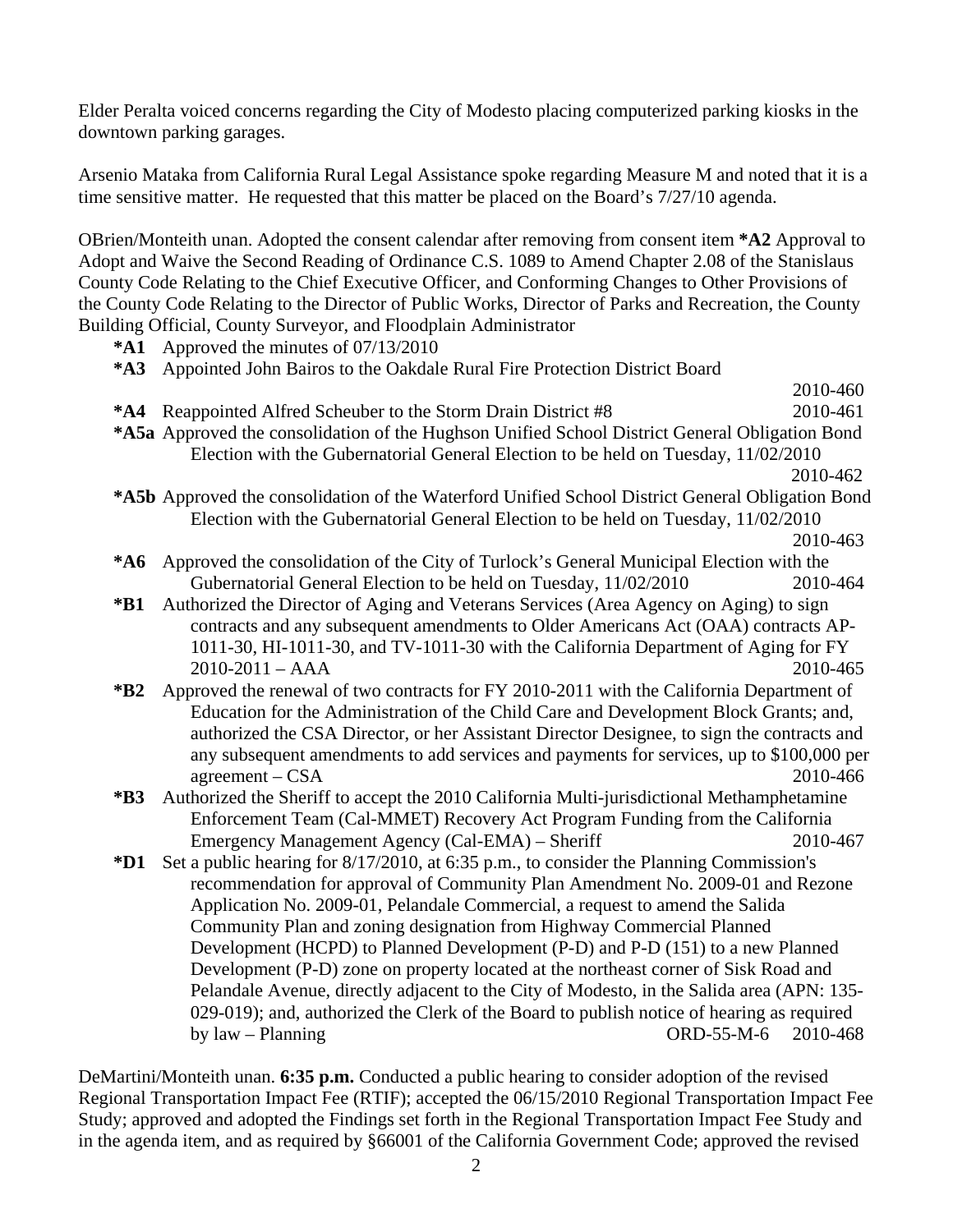Regional Transportation Impact Fees as recommended in the Study to be effective 60 days from date of adoption, Monday, 09/20/2010; authorized staff to meet with all nine cities and StanCOG to begin the development and formation of an inclusive Regional Transportation Impact Fee program; directed staff to return to the Board within 18 months with a status report and recommendations regarding the Regional Transportation Impact Fee; approved the Industrial Incentive Program with a sunset date of 07/01/2015 and directed staff to return to the Board with annual updates on program participation and costs; and, approved the proposed revisions to the Public Facilities Fees Administrative Guidelines making changes to the qualifying criteria for participation in the Installment Payment Program – CEO

M-64-I-6 2010-472

## **Recessed at 7:59 p.m.**

,

## **Reconvened at 8: 06 p.m.**

Chiesa/O'Brien unan. **\*A2** Adopted and waived the second reading of Ordinance C.S. 1089 amending Chapter 2.08 of the Stanislaus County Code relating to the Chief Executive Officer, and conforming changes to other provisions of the County Code relating to the Director of Public Works, Director of Parks and Recreation, the County Building Official, County Surveyor, and Floodplain Administrator; and, **amended** the item to direct County Counsel and CEO to review the proposed language submitted by Mr. Aaron Smith, President of the California Land Surveyors Association, which revises the language in County Code Section 2.16.010 B.2., and to bring back an ordinance acceptable to both parties for the Board's consideration – CEO ORD-55-M-4 2010-469

O'Brien/Chiesa unan. **B4** Approved the Stanislaus County's Proposed Capital Improvement Plan Project List for FY 2010-2011; directed staff to submit the Proposed Capital Improvement Plan Project List to the County Planning Commission for findings of General Plan Consistency; and, authorized staff to proceed with all steps necessary to prepare the Proposed Capital Improvement Plan for the Board's final consideration and adoption – CEO 2010-470

O'Brien/Chiesa unan. **D2** Approved proceeding with initial steps regarding regionalization of services for building permits inspection and plan check services in cooperation with the City of Modesto, including: (1) development of a reciprocal staffing agreement with the City of Modesto; (2) coordinate with the City of Modesto to issue a new coordinated Request for Proposals for upgraded permit tracking software; (3) coordinate with the City to evaluate programs, service levels, and performance standards and development of a plan to become uniform in service delivery using Matrix's Best Management Practices as the baseline; (4) coordinate with the City to evaluate adopting uniform building codes and administrative procedures; (5) development of a cost-based fee system; and, (6) explore the option of forming a Joint Powers Authority – Planning C-6-J-2 2010-471

**Corr 1** Referred to the Stanislaus Economic Development and Workforce Alliance, a letter from A E Biofuels Inc., requesting support for their fuel grade ethanol project in Keyes, CA.

**Corr 2** Referred to the CSA and CEO, a letter from the State Department of Social Services regarding the Proposed Fiscal Year 2010-11 Funding for Fraud Investigations and Program Integrity efforts related to the In-Home Supportive Services Program.

**Corr 3** Acknowledged receipt of claims and referred to the CEO-Risk Management Division the following claims: Daniel Bradley; Mark William Maule (3); Antonio Gutierrez and Christian Gutierrez; Anthony Anderson; Ryan Bice; Steve Black; Maniveer S. Bass; Timothy Perger; Kenneth Bates; Milton Boden; Jesse Brooks; Salvador Berber Herrera; Dustin Choate; Terry Clinton; Timothy Leo Coulter; Ravinder Dosanjh Singh; Gary Elliot; Timothy J. Fields; Jacob Ryan Flemingo; Samuel Green; Oscar